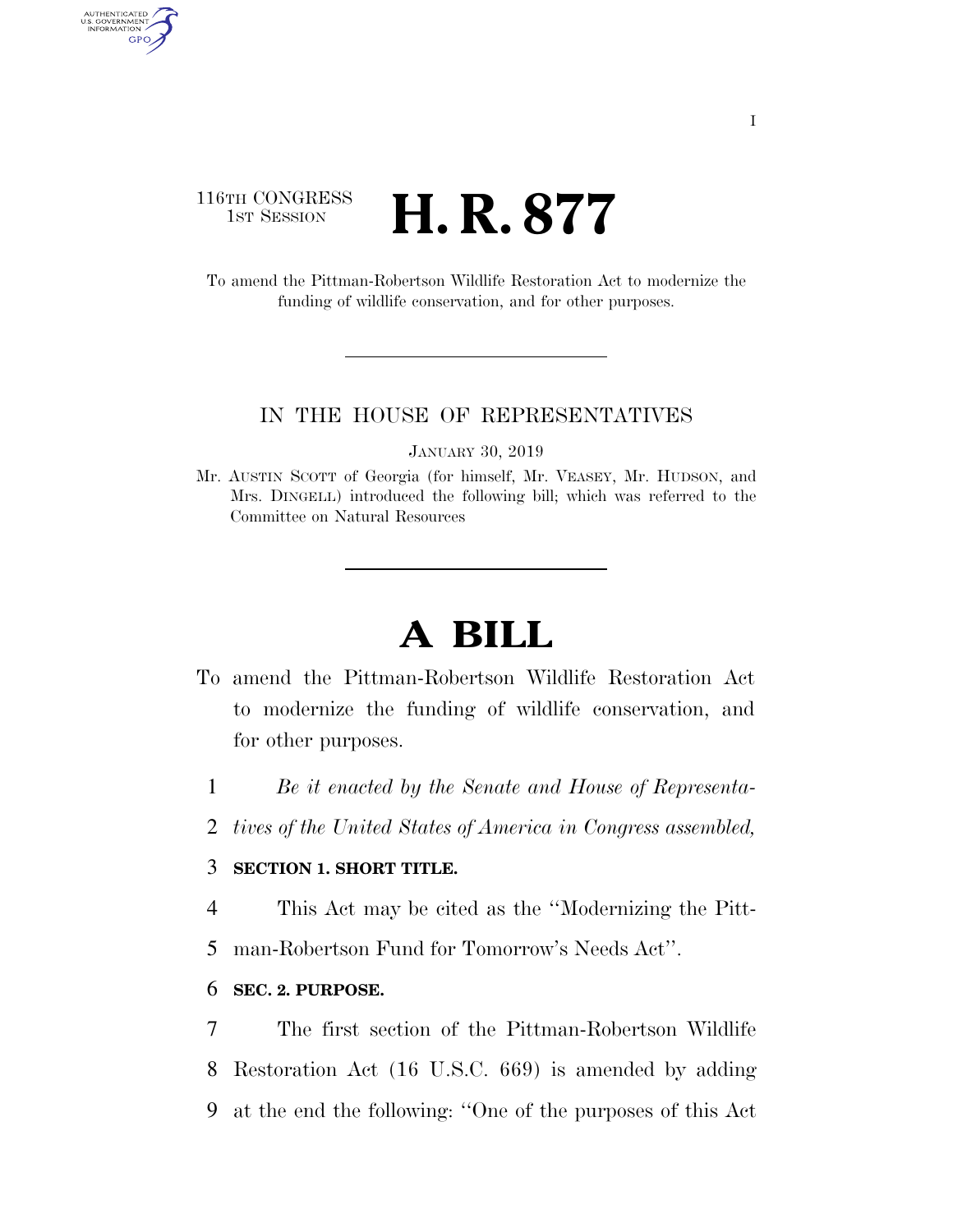is to provide financial and technical assistance to the States for the promotion of hunting and recreational shooting.''.

#### **SEC. 3. DEFINITIONS.**

 Section 2 of the Pittman-Robertson Wildlife Restora-tion Act (16 U.S.C. 669a) is amended—

 (1) by redesignating paragraphs (2) through (8) as paragraphs (4) through (10), respectively; and

 (2) by inserting after paragraph (1) the fol-lowing:

 $\frac{12}{2}$  ''(2) for the purposes of determining the num- ber of paid hunting-license holders in a State, the term 'fiscal year' means the fiscal year or license year of the State;

  $\frac{16}{3}$  the term 'hunter recruitment and rec- reational shooter recruitment' means any activity or project to recruit or retain hunters and recreational shooters, including by—

20  $\text{``(A)}$  outreach and communications as a means—

 $\frac{1}{1}$  to improve communications with hunters, recreational shooters, and the general public with respect to hunting and recreational shooting opportunities;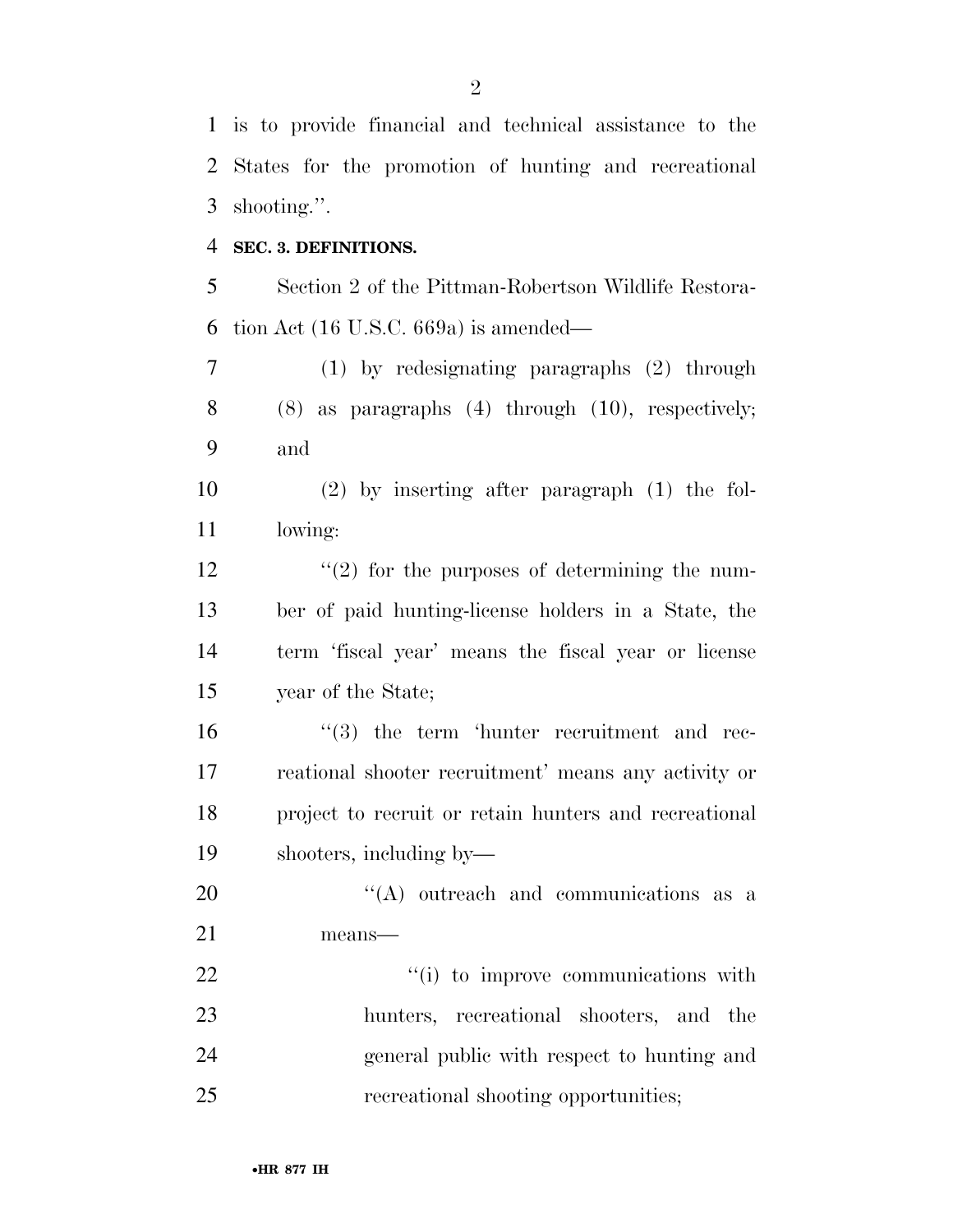| 1              | "(ii) to reduce barriers to participa-                     |
|----------------|------------------------------------------------------------|
| $\overline{2}$ | tion in these activities;                                  |
| 3              | "(iii) to advance the adoption of                          |
| $\overline{4}$ | sound hunting and recreational shooting                    |
| 5              | practices;                                                 |
| 6              | "(iv) to promote conservation and the                      |
| $\overline{7}$ | responsible use of the wildlife resources of               |
| 8              | the United States; and                                     |
| 9              | $f'(v)$ to further safety in hunting and                   |
| 10             | recreational shooting;                                     |
| 11             | "(B) providing education, mentoring, and                   |
| 12             | field demonstrations;                                      |
| 13             | $\lq\lq$ enhancing access for hunting and rec-             |
| 14             | reational shooting, including through range con-           |
| 15             | struction; and                                             |
| 16             | $\lq\lq$ (D) providing education to the public             |
| 17             | about the role of hunting and recreational                 |
| 18             | shooting in funding wildlife conservation;".               |
| 19             | SEC. 4. APPORTIONMENT OF AVAILABLE AMOUNTS.                |
| 20             | (a) APPORTIONMENT OF CERTAIN TAXES.—The first              |
| 21             | subsection (c) of section 4 of the Pittman-Robertson Wild- |
| 22             | life Restoration Act (16 U.S.C. 669c) is amended—          |
| 23             | (1) by inserting "APPORTIONMENT OF REVE-                   |
| 24             | NUES FROM PISTOLS, REVOLVERS, BOWS, AND AR-                |
| 25             | ROWS.—" after the enumerator;                              |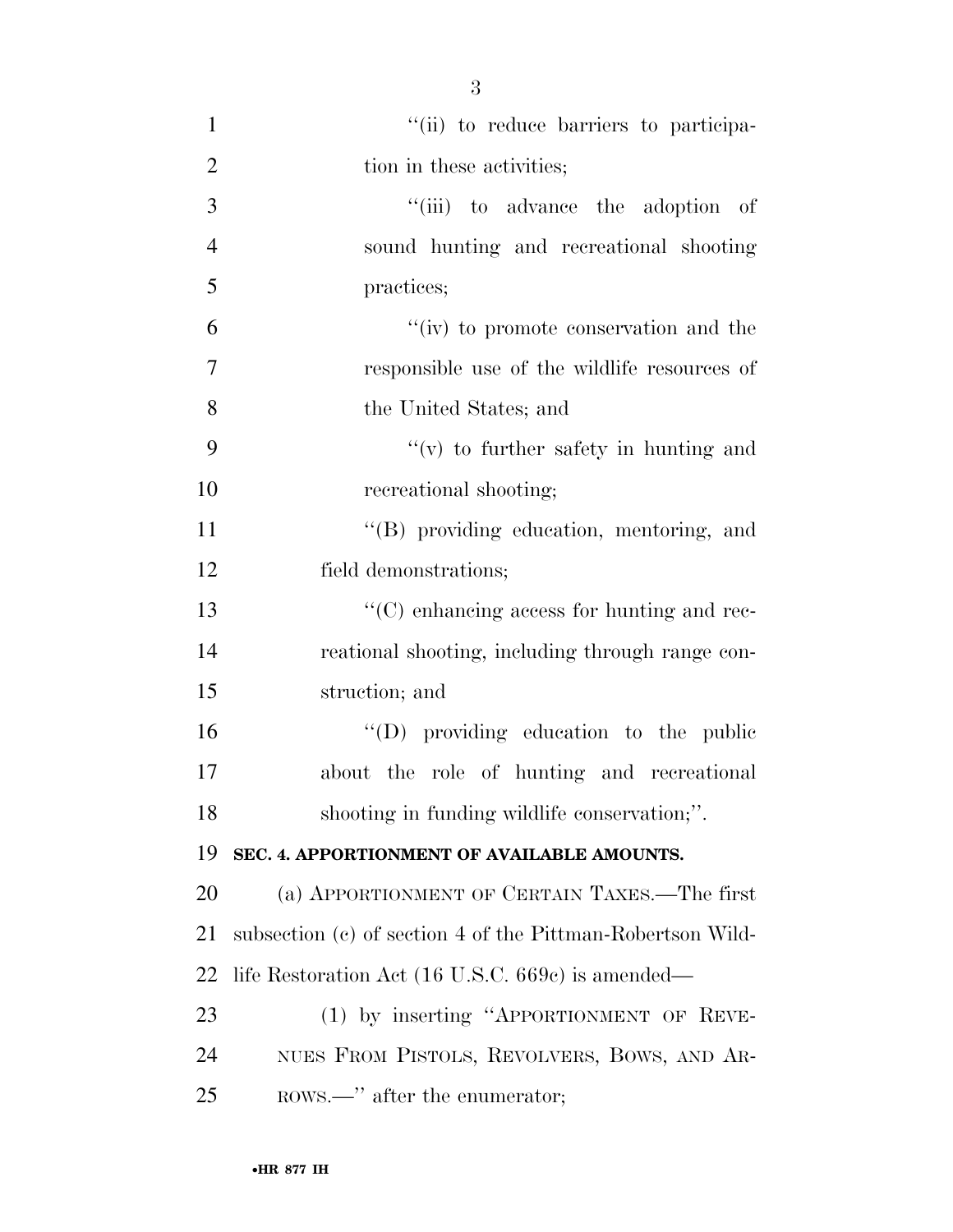| $\mathbf{1}$   | $(2)$ by striking "One-half" and inserting the fol-        |
|----------------|------------------------------------------------------------|
| $\overline{2}$ | lowing:                                                    |
| 3              | "(1) IN GENERAL.—Subject to paragraph $(2)$ ,              |
| $\overline{4}$ | $\frac{1}{2}$ ";                                           |
| 5              | $(3)$ by striking ": <i>Provided</i> , That" and inserting |
| 6              | a period;                                                  |
| 7              | (4) by striking "each State shall be apportioned           |
| 8              | not more than 3 per centum and not less than 1 per         |
| 9              | centum of such revenues" and inserting the fol-            |
| 10             | lowing:                                                    |
| 11             | "(2) CONDITION.—The amount apportioned to                  |
| 12             | each State under paragraph (1) shall be not greater        |
| 13             | than 3 percent and not less than 1 percent of the          |
| 14             | revenues described in such paragraph";                     |
| 15             | (5) by striking "For the purpose" and inserting            |
| 16             | the following:                                             |
| 17             | "(3) POPULATION DETERMINATION.—For the                     |
| 18             | purpose"; and                                              |
| 19             | $(6)$ by adding at the end the following:                  |
| 20             | "(4) USE OF FUNDS.—In addition to other uses               |
| 21             | authorized under this Act, amounts apportioned             |
| 22             | under this subsection may be used for hunter re-           |
| 23             | eruitment and recreational shooter recruitment.".          |
| 24             | (b) TECHNICAL CORRECTION.—Section 4 of the Pitt-           |
| 25             | man-Robertson Wildlife Restoration Act (16 U.S.C. 669c)    |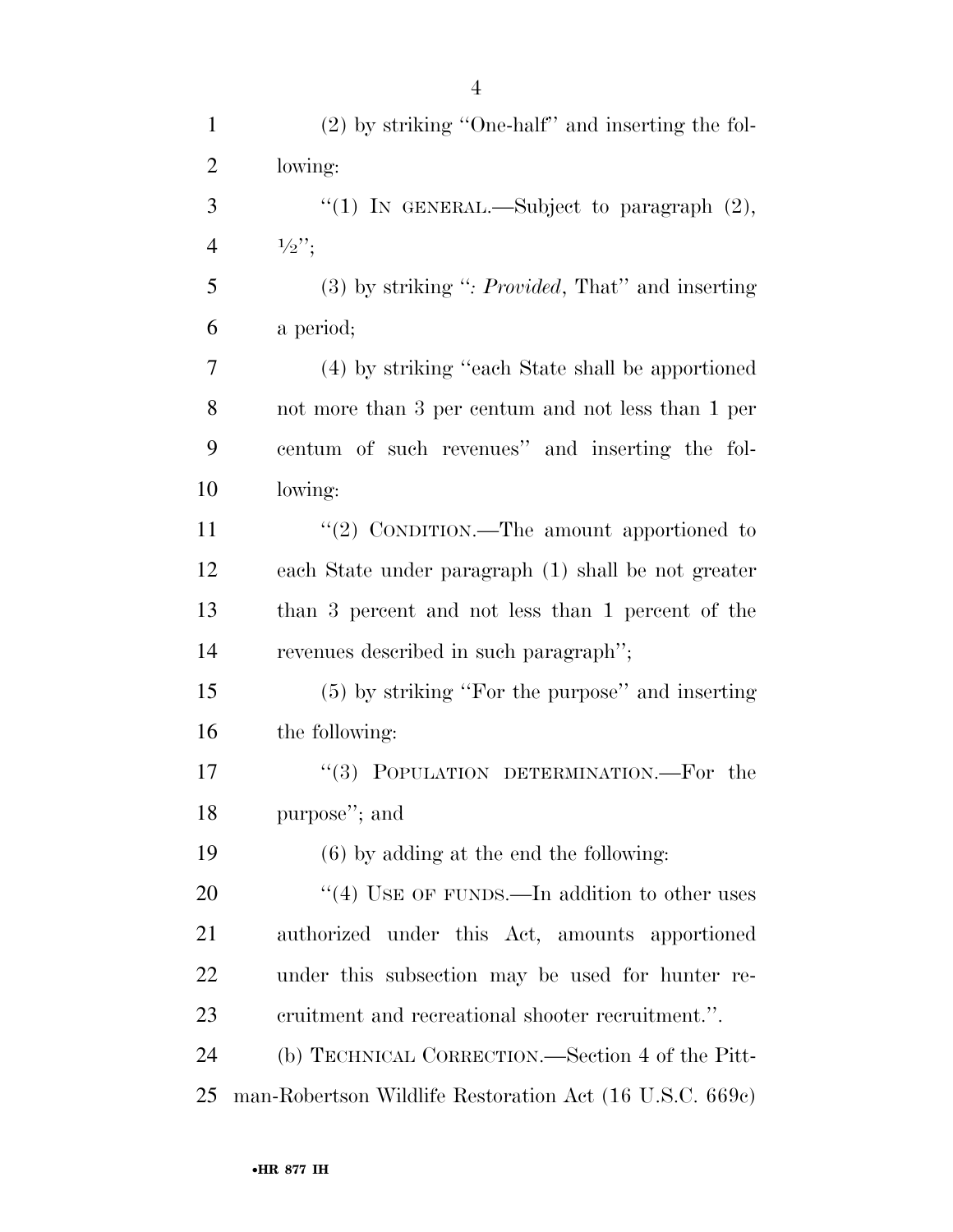| $\mathbf{1}$   | is amended by redesignating the second subsection (c) and |
|----------------|-----------------------------------------------------------|
| $\overline{2}$ | subsection (d) as subsections (d) and (e), respectively.  |
| 3              | SEC. 5. EXPENDITURES FOR MANAGEMENT OF WILDLIFE           |
| $\overline{4}$ | AREAS AND RESOURCES.                                      |
| 5              | Section 8 of the Pittman-Robertson Wildlife Restora-      |
| 6              | tion Act $(16 \text{ U.S.C. } 669g)$ is amended—          |
| 7              | $(1)$ in subsection $(a)$ , in the third sentence, by     |
| 8              | striking "and public relations"; and                      |
| 9              | $(2)$ in subsection (b), in the first sentence, by        |
| 10             | striking ", as a part of such program".                   |
| 11             | SEC. 6. FIREARM AND BOW HUNTER EDUCATION AND SAFE-        |
| 12             | TY PROGRAM GRANTS.                                        |
| 13             | Section $10(a)(1)(A)$ of the Pittman-Robertson Wild-      |
| 14             | Restoration Act (16 U.S.C. 669h-1(a)(1)(A)) is<br>life    |
| 15             | amended—                                                  |
| 16             | $(1)$ in clause (iii), by striking "and" at the end;      |
| 17             | and                                                       |
| 18             | $(2)$ by adding at the end the following:                 |
| 19             | $f'(v)$ the enhancement of hunter re-                     |
| 20             | eruitment and recreational shooter recruit-               |
| 21             | ment; and".                                               |
| 22             | SEC. 7. MULTISTATE CONSERVATION GRANT PROGRAM.            |
| 23             | (a) IN GENERAL.—Section 11 of the Pittman-Robert-         |
| 24             | son Wildlife Restoration Act (16 U.S.C. 669h–2) is        |
| 25             | amended—                                                  |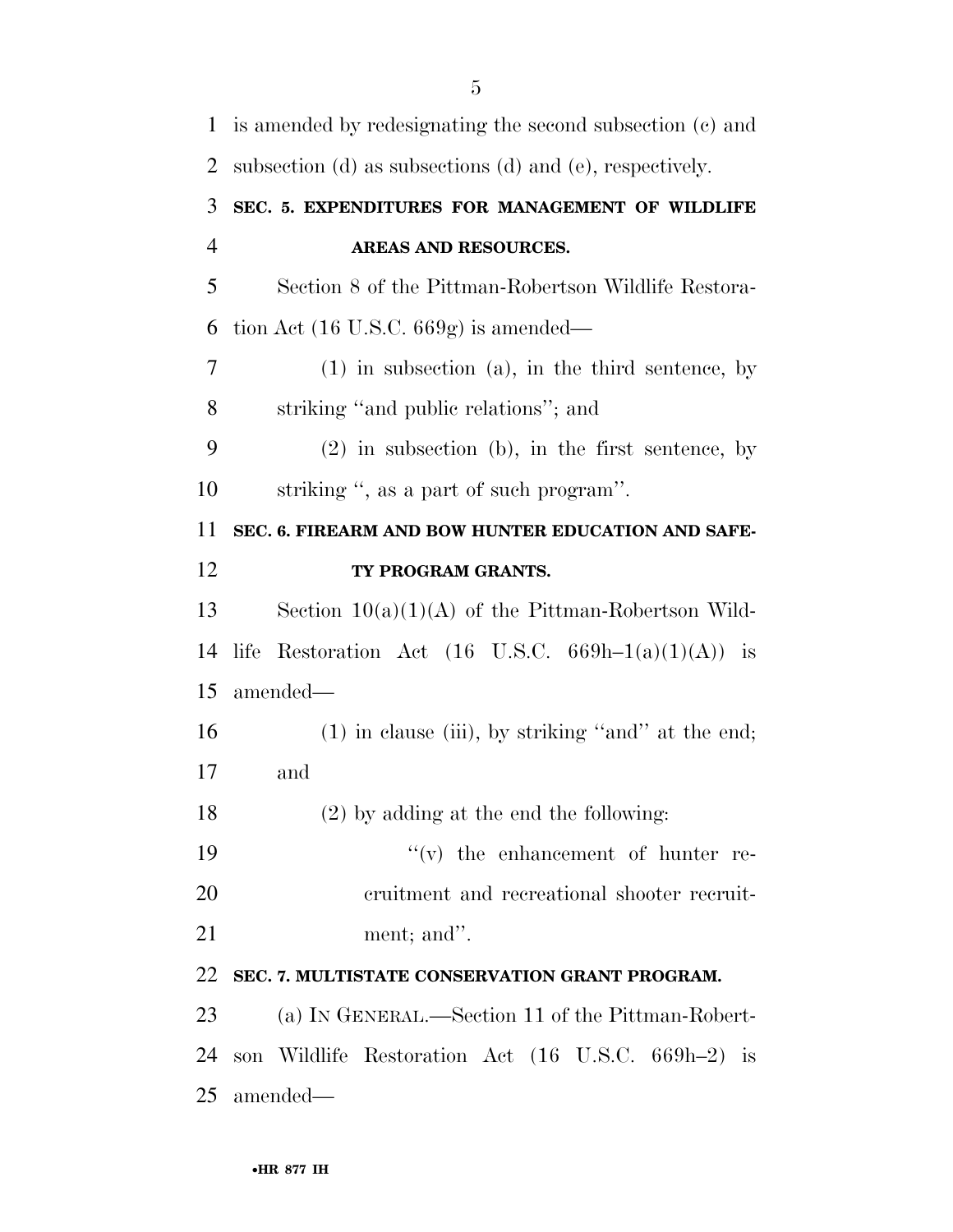| $\mathbf{1}$   | $(1)$ in subsection $(a)(1)$ —                         |
|----------------|--------------------------------------------------------|
| $\overline{2}$ | (A) by striking "Not more than" and in-                |
| 3              | serting the following:                                 |
| $\overline{4}$ | "(A) IN GENERAL.—Not more than"; and                   |
| 5              | (B) by adding at the end the following:                |
| 6              | "(B) AVAILABILITY FOR HUNTER<br><b>AND</b>             |
| 7              | RECREATIONAL SHOOTER GRANTS.-Not more                  |
| 8              | than $$5,000,000$ of the revenues covered into         |
| 9              | the fund from any tax imposed under section            |
| 10             | $4161(b)$ of the Internal Revenue Code of 1986         |
| 11             | for a fiscal year shall be available to the Sec-       |
| 12             | retary exclusively for making hunter recruit-          |
| 13             | and recreational shooter recruitment<br>ment           |
| 14             | grants that promote a national hunting and             |
| 15             | shooting sport recruitment program, including          |
| 16             | related communication and outreach activi-             |
| 17             | ties.";                                                |
| 18             | $(2)$ in the matter preceding subsection               |
| 19             | $(b)(3)(A)$ , by striking "International";             |
| 20             | (3) in the matter preceding subsection                 |
| 21             | $(e)(2)(A)(i)$ , by striking "International";          |
| 22             | (4) in subsection (c)(2)(A)(i), by inserting "or       |
| 23             | to recreational shooting activities" after "wildlife"; |
| 24             | and                                                    |